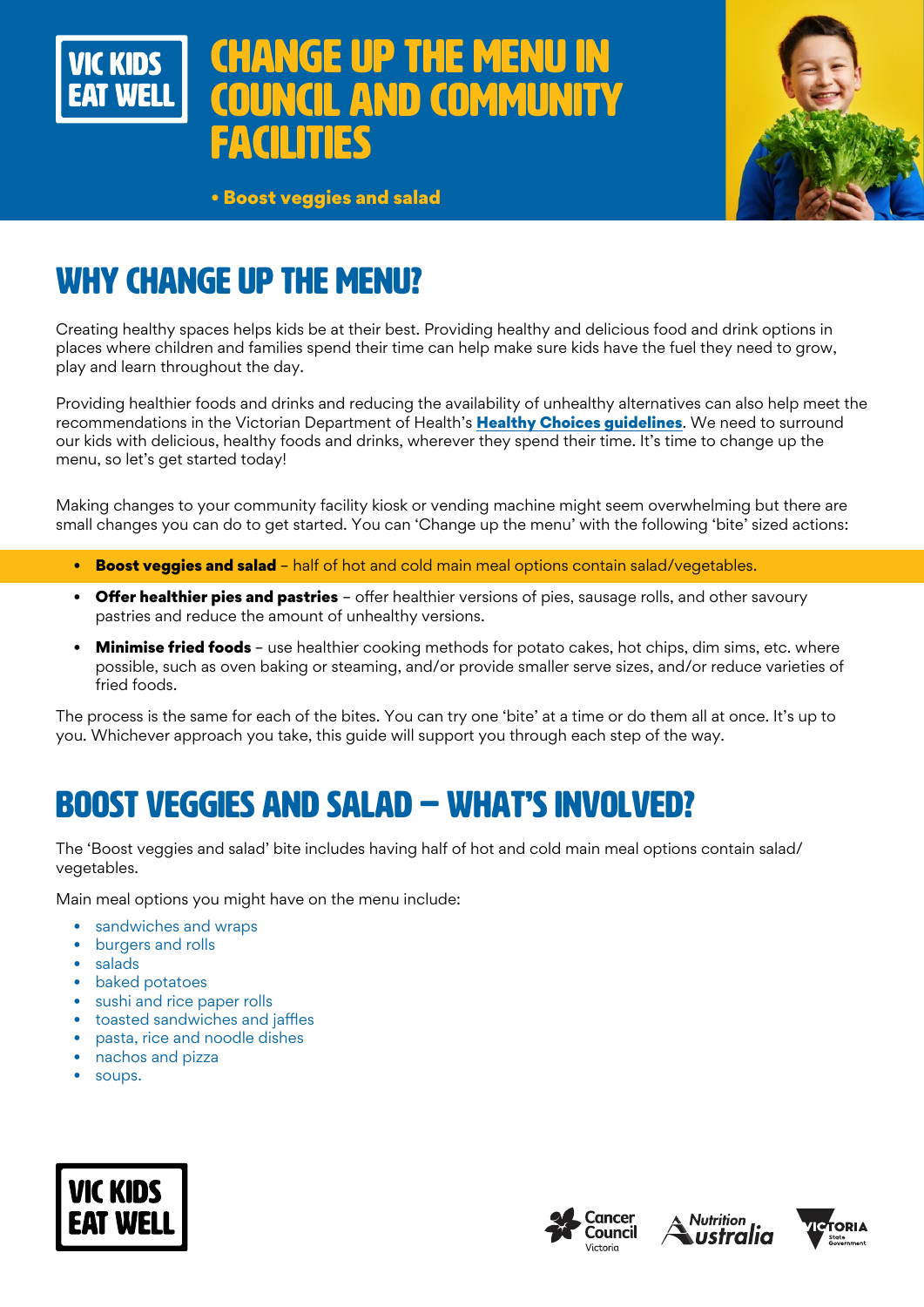#### Vegetables and salad include:

- fresh, frozen, canned (drained) or cooked vegetables (e.g. carrot, corn, pumpkin, potatoes)
- leafy greens and salad (e.g. lettuce, tomato, spinach)
- dry, canned or cooked beans or legumes (e.g. kidney beans, chickpeas or lentils).

#### To boost veggies and salad, follow our three simple steps:





## STEP ONE: REVIEW

Start by reviewing what meal options (both hot and cold) are currently available at the facility. This will help identify which options contain vegetables or salad.

Count the number of meal options that contain vegetables. You should count those that include at least one vegetable or salad ingredient.

Do not count garnishes or condiments as a vegetable (e.g. parsley on top of nachos, tomato sauce on a burger, or tomato sauce/pasta sauce on a pizza base with no other vegetables included).

Do at least half of the lunch options you have available include salad or vegetables? If not, move to the next step.













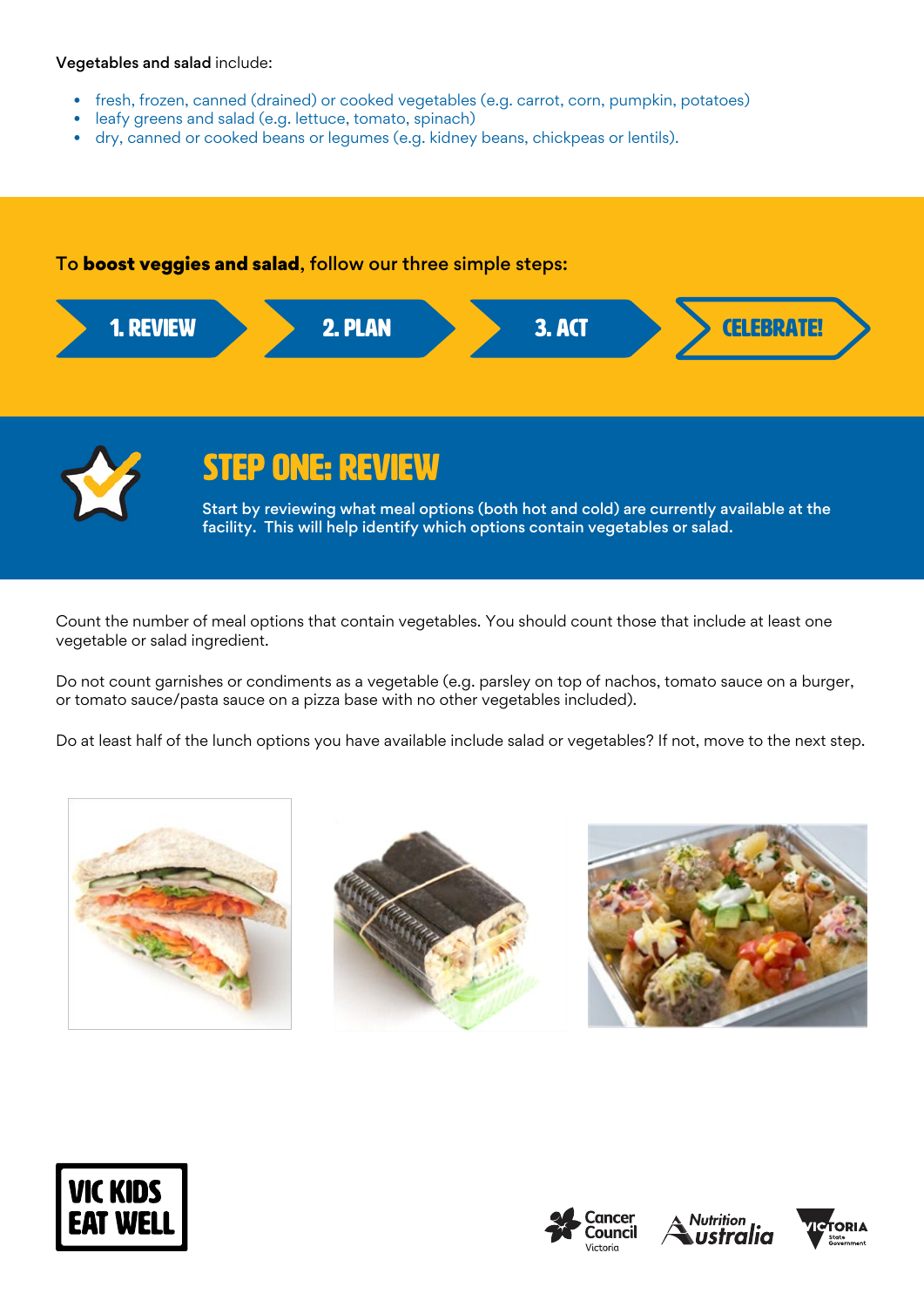

You now need to plan how you will increase the number of meal options with vegetables or salad.

There are plenty of ways to increase the vegetable and salad ingredients in the meal options available in the facility, including:

| <b>Meal options</b>                    | Ideas for adding more salad or vegetables                                                                                                                                                           |
|----------------------------------------|-----------------------------------------------------------------------------------------------------------------------------------------------------------------------------------------------------|
| Sandwiches, wraps, rolls or<br>burgers | Include a few salad ingredients such as lettuce, tomato, onion, beetroot, grated carrot,<br>roast pumpkin or capsicum                                                                               |
| <b>Nachos</b>                          | Add tomato salsa, kidney beans or Mexican beans, corn kernels, capsicum, and/or<br>spinach                                                                                                          |
| Salads                                 | Add more salads to the menu such as warm chicken salad, garden salad, Greek salad,<br>roast vegetable salad, or pumpkin, beetroot and feta salad                                                    |
| Skewers/kebabs                         | Serve chicken tenders or beef skewers with a side of vegetables (e.g. a cob of corn) or<br>salad or add some vegetables to the skewers like capsicum                                                |
| Soups, casseroles and pasta<br>dishes  | Offer vegetable-based soups and casseroles in winter with a bread roll. Add grated<br>carrot and zucchini to pasta sauces such as Bolognese or add a small side salad to a hot<br>dish like lasagne |
| Curries and stir-fries                 | Offer vegetarian options such as pumpkin and chickpea and serve with brown rice or<br>wholemeal noodles                                                                                             |
| Sushi and rice paper rolls             | Stock or make sushi and rice paper roll options that include vegetables like cucumber,<br>avocado or carrot                                                                                         |
| Vegetarian dishes                      | Add in some hot vegetarian options such as vegetarian pizza, baked potatoes,<br>vegetable lasagne                                                                                                   |















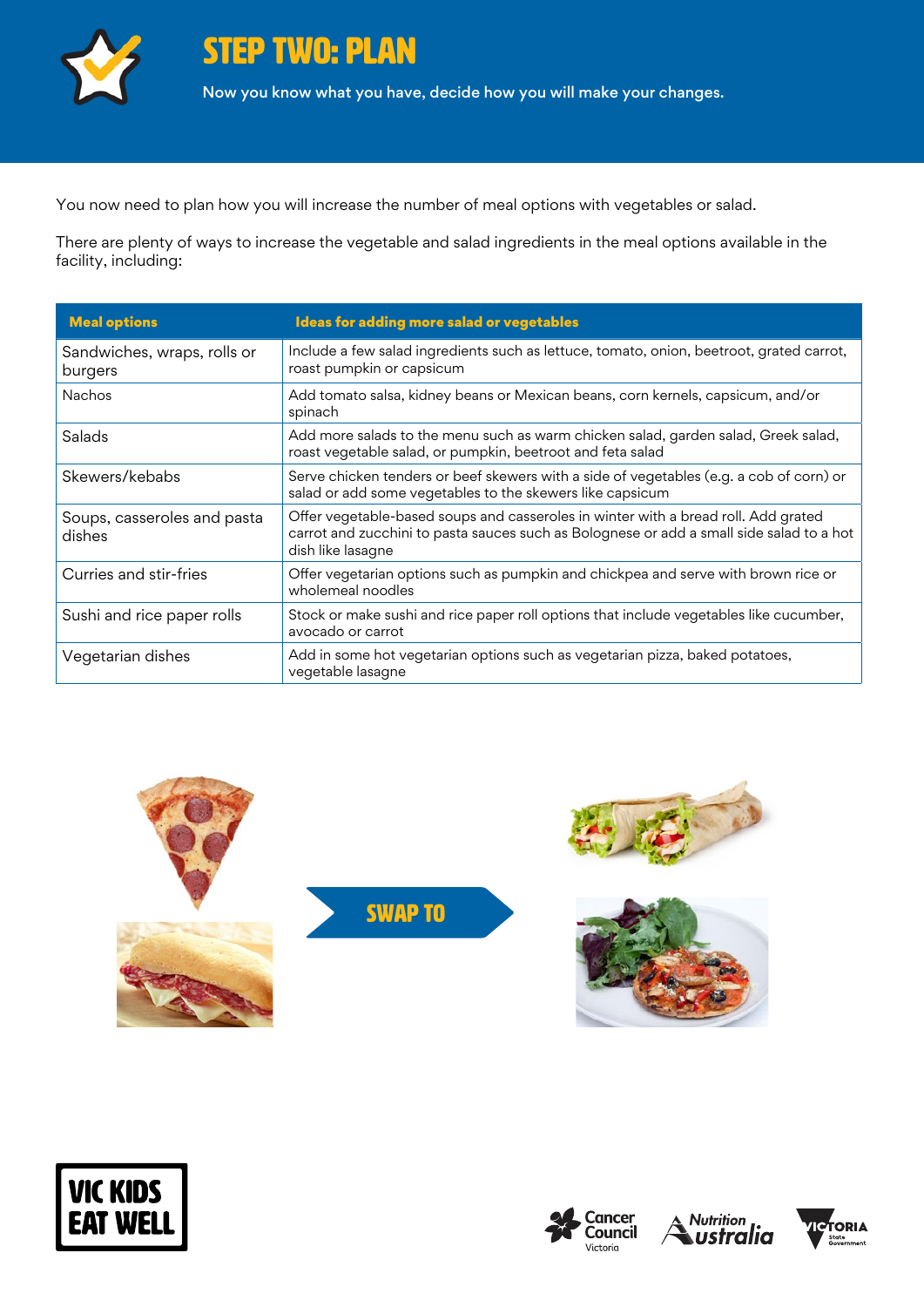Identify at least half of the current meal options where vegetables or salad could be included.

If the facility uses an external supplier to purchase their meal options, communicate with them the types of meal options you'd like to provide and obtain a copy of their up-to-date menu or item list. Ask what options they have that contain vegetables or salad.

When ordering try to:

- look for the product description or ingredients list to see whether the item has any vegetables
- choose options that feature more than one vegetable, if possible.

You can always add more vegetables to purchased meal options. For example, you could:

- add frozen diced vegetables to commercial pasta meals before heating
- top commercial pizzas like cheese and pepperoni with vegetables like capsicum, spinach and mushrooms before cooking
- add a side salad to a hot dish.

# Preparing for change

It is recommended that you make changes all at once. An ideal time to do this is at the beginning of a new year or term, however it can be done at any time. Consider how to support staff to update recipes to ensure these changes are followed and communicated.









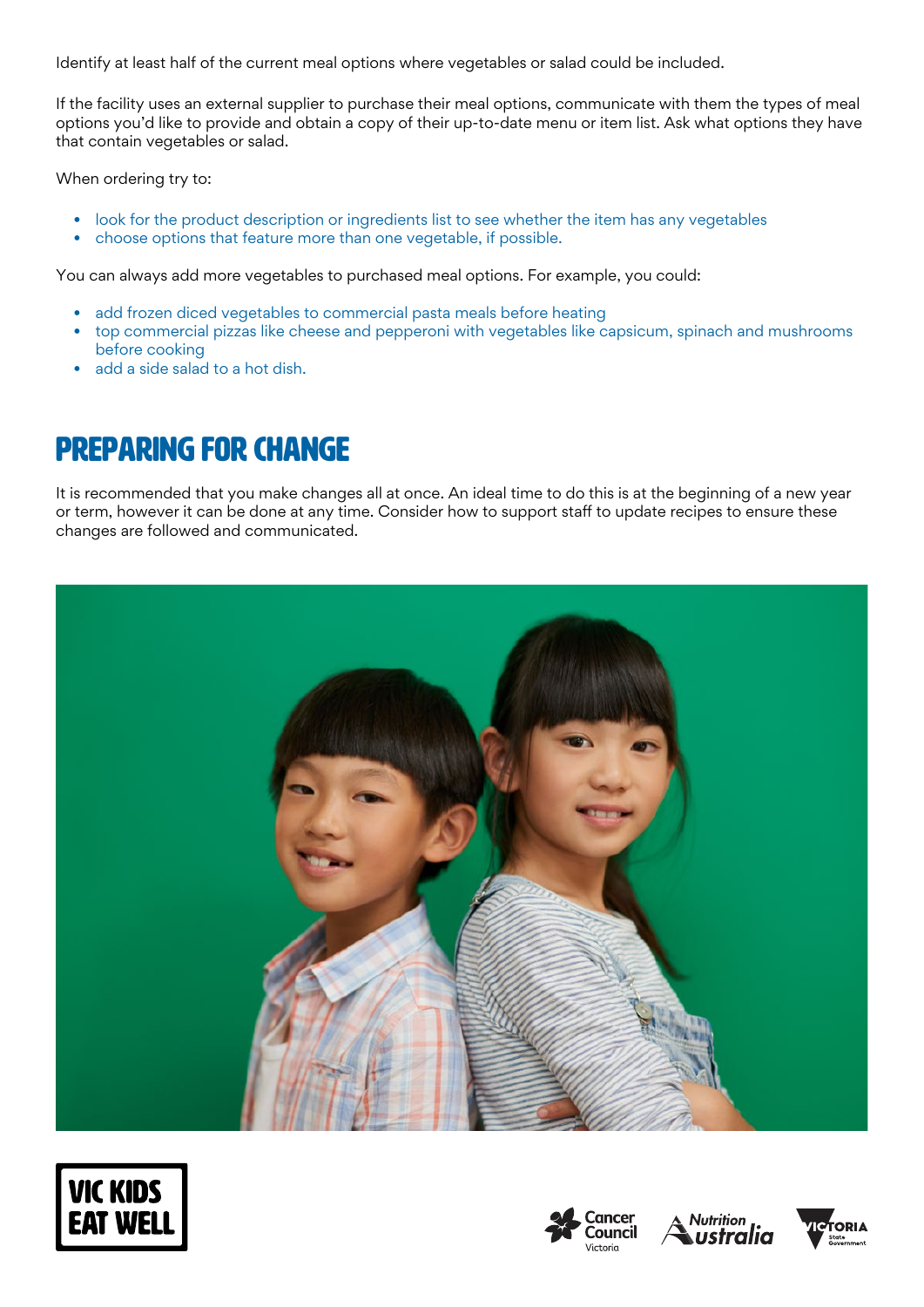

STEP THREE: ACT

Now you've done all the groundwork, it's time to put it into action.

#### Here's a great example of boosting veggies and salad.

Vic Kids' Community Centre reviewed the hot and cold menu options on their cafe menu and found that only 43% of the options available (six out of 14) included vegetables or salad (those without vegetables or salad are highlighted in RED). Next, they identified ways to add in more vegetables and salads to their cafe menu so that at least half (50%) of the menu options had vegetables or salad. Vic Kids' Community Centre decided to improve their menu as follows:

| <b>Meal menu BEFORE small bite</b>                         | <b>Price \$</b> | <b>Meal menu AFTER small bite</b>                                           | Price \$ |
|------------------------------------------------------------|-----------------|-----------------------------------------------------------------------------|----------|
| <b>Burger and rolls</b>                                    |                 | <b>Burger and rolls</b>                                                     |          |
| Bacon and egg roll                                         | 4.00            | Bacon, egg, spinach and avocado roll                                        | 4.50     |
| Beef burger (with lettuce, tomato, beetroot, BBQ<br>sauce) | 7.00            | Beef burger (with lettuce, tomato, beetroot, BBQ<br>sauce)                  | 7.00     |
| Cheeseburger (with beef, cheese, tomato sauce)             | 6.50            | Cheeseburger (with beef, cheese, tomato sauce)                              | 6.50     |
| Pizza                                                      |                 | Pizza                                                                       |          |
| Cheese and pepperoni pizza                                 | 5.00            | Supreme pizza (with pepperoni, cheese, capsicum,<br>spinach, onion, olives) | 5.50     |
| Hawaiian pizza                                             | 5.00            | Hawaiian pizza                                                              | 5.00     |
| Pasta/rice/noodle dishes                                   |                 | Pasta/rice/noodle dishes                                                    |          |
| Beef lasagne                                               | 7.00            | Beef lasagne with garden salad                                              | 7.00     |
| Fried rice with ham and veggies                            | 6.00            | Fried rice with ham and veggies                                             | 6.00     |
| <b>Salads</b>                                              |                 |                                                                             |          |
| Chicken Caesar salad                                       | 6.00            | Pork and veggie stir-fry with noodles                                       | 7.00     |
| Sandwiches and wraps                                       |                 | <b>Salads</b>                                                               |          |
| Egg and lettuce sandwich                                   | 6.00            | Chicken Caesar salad                                                        | 6.00     |
| Ham and cheese sandwich                                    | 6.00            | Pumpkin, beetroot and feta salad                                            | 6.00     |
| Chicken and mayo sandwich                                  | 6.00            | Sandwiches and wraps                                                        |          |
| Chicken sweet chilli wrap (with lettuce, tomato            |                 | Egg and lettuce sandwich                                                    | 6.00     |
| and mayo)                                                  | 6.50            | Ham, cheese and tomato sandwich                                             | 6.00     |
| Sushi                                                      |                 | Chicken sweet chilli wrap (with lettuce, tomato<br>and mayo)                | 6.50     |
| Tuna and avocado sushi                                     | 5.00            | Sushi                                                                       |          |
| Crispy chicken sushi                                       | 5.50            |                                                                             |          |
|                                                            |                 | Tuna and avocado sushi                                                      | 5.00     |

## SUPPORTING SUCCESS

Think about the ways you can promote your new healthy options through the way they are placed, priced and promoted. You are more likely to have success by changing how meals are priced and promoted.

- Place the healthier meals in more prominent positions in the kiosk.
- Promote the healthier meals in meal deals together with healthier drink options e.g. chicken and salad wrap and water for \$6.
- Price healthier meal options competitively so they are the cheaper choice e.g. lower the price of healthier options or increase the price of less healthy options.
- Put up posters advertising the new healthier meal options available.

Remember, this is just one of the 'bites' you can do to switch up the snacks. Check out 'Offer healthier pies and [pastries'](https://www.vickidseatwell.health.vic.gov.au/resources) or ['Minimise fried foods'](https://www.vickidseatwell.health.vic.gov.au/resources) for how to provide and promote more healthy menu options in the facility.







Crispy chicken sushi 5.50